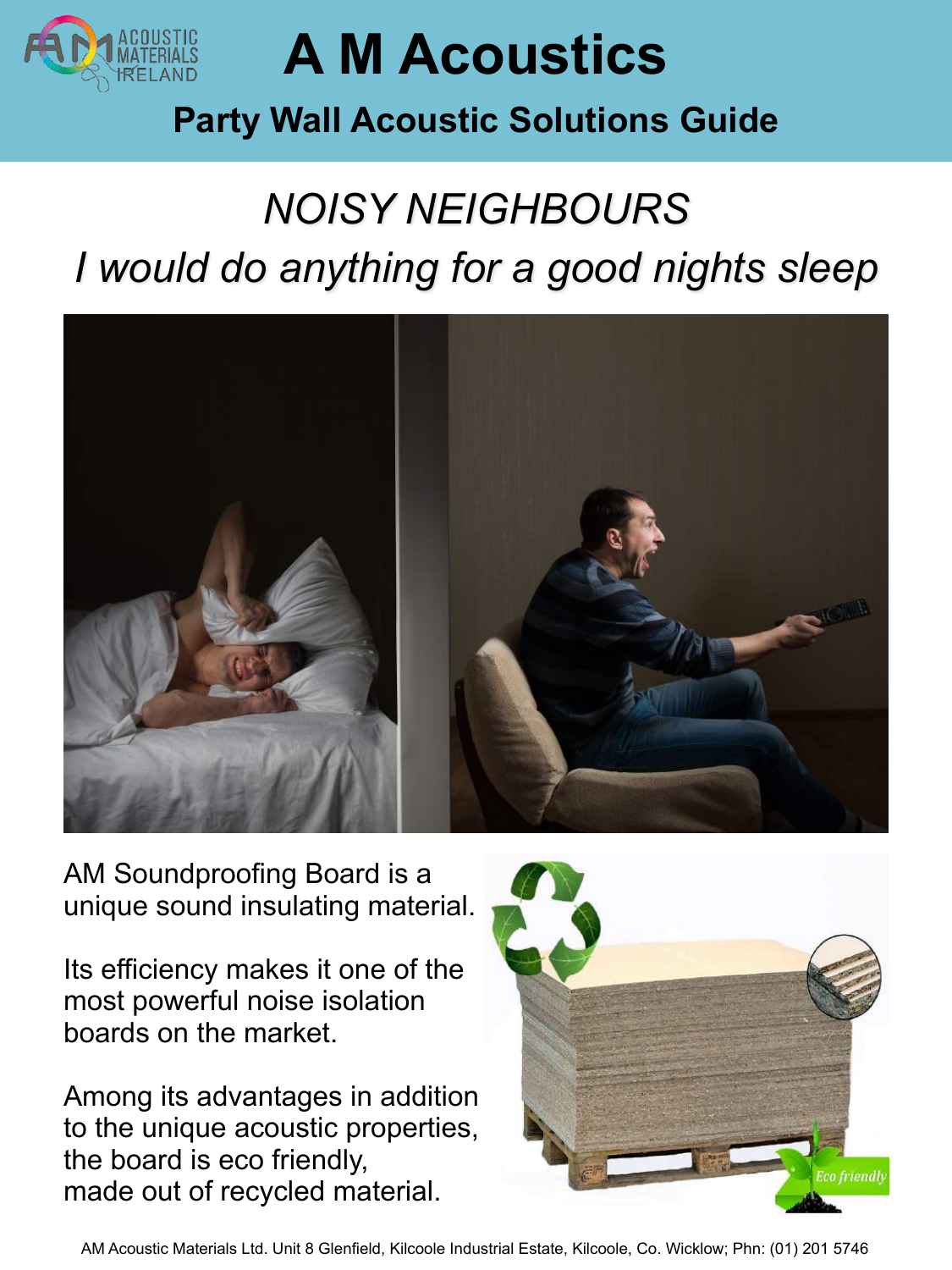

# **A M Acoustics**

**Party Wall Acoustic Solutions Guide (NOISY NEIGHBOURS)** 

## Acoustic Party wall soundproofing components



- 1. Existing wall 215mm
- 2. Sand & Cement 10mm (fire protection)
- 3. AM Acoustic Resilient Roll
- 4. First layer of Rockwool Flexi Slab 50mm
- 5. Metal track & studs 50mm
- 6. Second layer of Rockwool Flexi Slab 50mm
- 7. AM Soundproofing board 10mm
- 8. Plasterboard 12.5mm

 $DnT$ ,  $w$  = Real life on site sound testing

Db rating of existing block wall

 $*$ DnT,w = 49-53dB **\*Predicted values**

**Db rating applying AM Soundproofing board system to one side of block wall** 

**DnT,w = 62dB Party wall tested - before 54dB - after 62dB**

**Building Regulation Require 53 db**